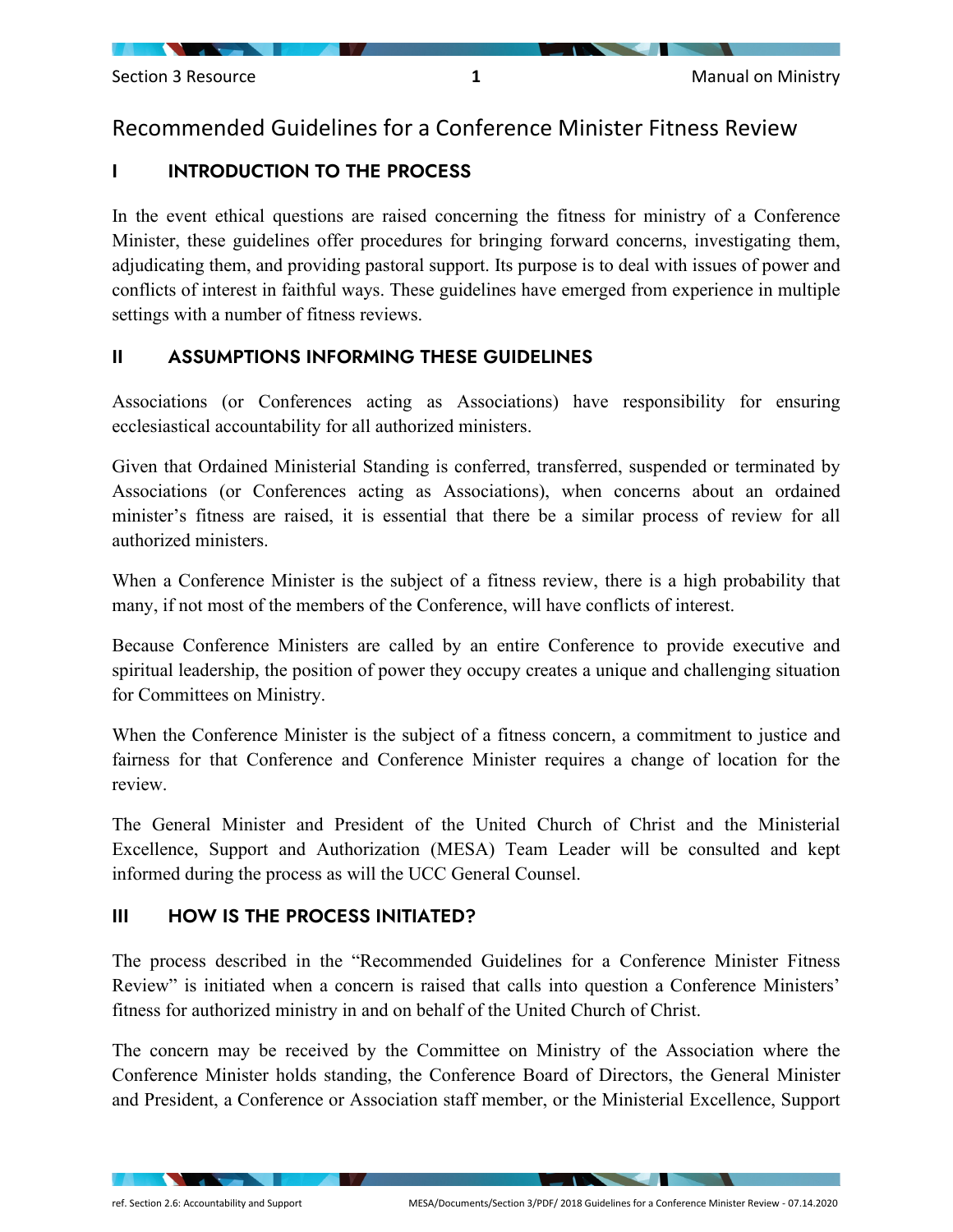and Authorization Team Leader. Regardless of the identity of the initial recipient, the concern will be directed to the General Minister and President; the GMP will consult with the MESA Team Leader.

The GMP and MESA Team Leader determine that the concern is plausible upon initial examination and relates to the fitness of the Conference Minister in and on behalf of the United Church of Christ. Only matters related to fitness should be presented to a Committee on Ministry. Personnel concerns (job performance, staff supervision) should be identified to the Conference Minister and, in consultation with the General Minister and President, referred to the Conference Board of Directors or its Personnel Committee.

If the concern is determined to be related to fitness, the Committee on Ministry chair in the Association where the Conference Minister has standing is informed. If an Area or Associate Conference Minister staffs said committee they are also informed. The GMP also informs the Chair of the Conference Board of Directors at this time.

The MESA Team Leader assists the Committee on Ministry with the procedural aspects of the Fitness Review. The Committee on Ministry chairperson, following procedures in the Manual on Ministry, will present the concerns without identifying factors to the members of the Committee on Ministry. Members will be guided in their decision-making by the UCC Manual on Ministry which asks the primary question:

*Does this information, if found to be true, call into question a person's fitness for ministry in and on behalf of the United Church of Christ?* 

If the answer is "no" then the committee is asked if a "Situational Support Consultation" or any other kind of recommended follow-up is needed and then follow through as appropriate.

If the Committee on Ministry does determine that the information would call into question the person's fitness for ministry, the identity of the Conference Minister will be disclosed and the "Recommended Guidelines for a Conference Minister Fitness Review" will be interpreted to the Committee. It is the responsibility of the Chair of the Committee on Ministry to communicate to the Conference Minister whose fitness has been called into question, the Chair of the Board of Directors, a representative of the Conference Minister's Local Church, and the person who raised the concern, that a fitness review has been initiated. The originating COM submits the Fitness Review Reporting Form to MESA.

It will be the responsibility of the General Minister and President to follow-up with the Conference Leadership and the Conference Minister. The GMP also notifies the chair of the Council of Conference Ministers.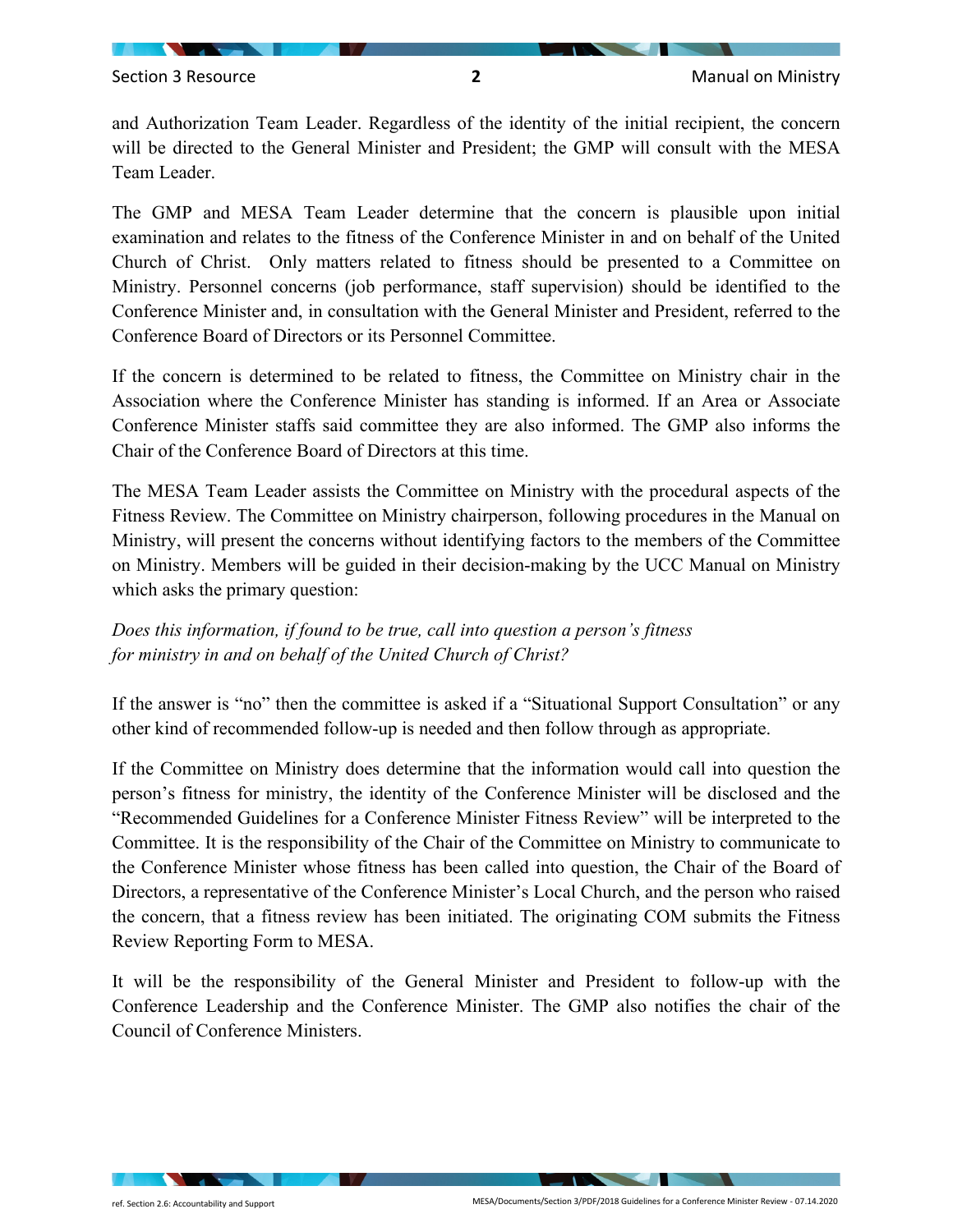#### IV ADMINISTRATIVE LEAVE

When a fitness review is initiated, the Conference Board of Directors places the Conference Minister on administrative leave without prejudice and with pay until the concern is fully adjudicated. Placing the spiritual and administrative head of the Conference on administrative leave during the information gathering phase and adjudication of the fitness review reduces the possibility for actual or perceived conflict of interest. This provision is not intended to limit the Conference's authority to take any other action whatsoever with respect to the employment relationship between the Conference and the Conference Minister.

During Administrative Leave, the Conference Board of Directors, in consultation with the General Minister and President (or their designee), will select a Temporary Conference Executive to carry out the responsibilities of the Conference Minister during this period. It is strongly recommended that an Associate Conference Minister not be asked to serve in that capacity as it might constitute a conflict of interest and would compromise the ACM's current ministry. In addition to maintaining the day-to-day ministry of the Conference, the Temporary Conference Executive may be expected to provide significant leadership and assistance as the Conference responds and adapts to the particular circumstance of the review of its Conference Minister.

#### V ADDITIONAL STEPS

- A. The MESA Team Leader, in consultation with the GMP, will locate a qualified & willing Committee on Ministry in another Conference to adjudicate, with the following qualifications: has adopted Manual on Ministry, is equipped to conduct a fitness review, and has a clear appeal procedure (limited to the process) to that Association's Executive Committee or the Conference's Board of Directors.
- B. The MESA Team Leader will work closely with the Committee on Ministry that holds the Conference Minister's standing to facilitate the transfer of oversight of the fitness review to the Adjudicating Committee on Ministry by the following action:

Motion that the COM would make to transfer the adjudication of the fitness review:

"The Committee on the Ministry of the \_\_\_\_\_\_\_\_\_\_\_\_\_\_\_\_\_\_\_\_ Association of the Conference formally enters into a covenant with the Committee on Ministry of the absociation of the  $\lambda$ ssociation of the  $\lambda$ Conference and requests that the Committee on Ministry conduct a Fitness Review on our behalf. The review is to consider the fitness for ministry in and on behalf of the United Church of Christ of the Rev. By making this request, we expect that:

**Contract Contract Contract Contract**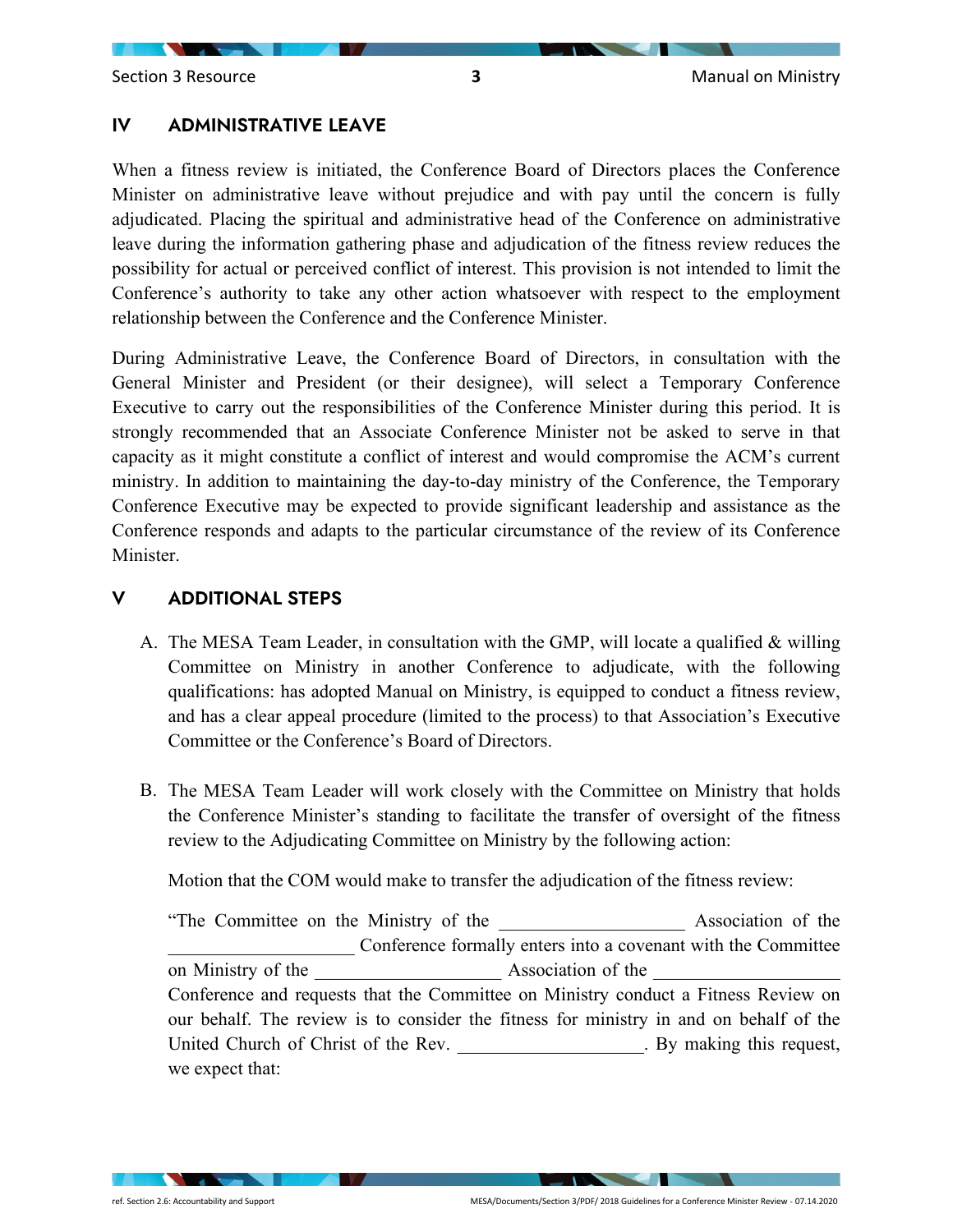- 1. Provision for pastoral support for Conference Minister under review will be made by the Office of General Minister and President,
- 2. The **Association** Committee on Ministry will investigate, deliberate and come to a determination using the UCC Manual on Ministry as interpreted by the adjudicating COM.
- 3. The determination will be referred back to the originating Committee on Ministry where it will be formally accepted in its entirety without further investigation or debate.
- 4. If an appeal is made on the process, such appeal will occur according to the procedure of and within the **Association** of the Conference.
- 5. If a Program of Growth is included in the outcome of the Fitness Review it will be overseen by the adjudicating COM.
- 6. Any costs incurred by the adjudicating COM will be borne by the originating Association/Conference."
- C. The Adjudicating Committee on Ministry will vote to receive the transfer and will begin to take steps to prepare for a fitness review by the following actions:

Motion that the adjudicating COM would make to receive the Fitness Review:

"The COM of the Association of the Conference, in accordance with the "Recommended Guidelines for a Conference Minister Fitness Review," received the fitness review of the Rev. referred to us by the Committee on Ministry of the Association of the Conference.

We realize that we assume responsibility for ensuring a fair and just fitness review process for Rev. The same and that we will be responsible for determining the final outcome of the fitness review and overseeing any potential Program of Growth. At the conclusion of the Fitness Review, should Rev.  $\blacksquare$  appeal the Fitness Review process, that appeal will follow the processes established by our Association."

- D. The Fitness Review process moves forward in the adjudicating Association following the procedures outlined in the UCC Manual on Ministry and as practiced by the adjudicating Committee on Ministry.
- E. The General Minister and President, in consultation with the MESA Team Leader, and Conference Leadership identifies which person(s) affected should be offered additional pastoral support, and coordinates identifying and assigning such persons.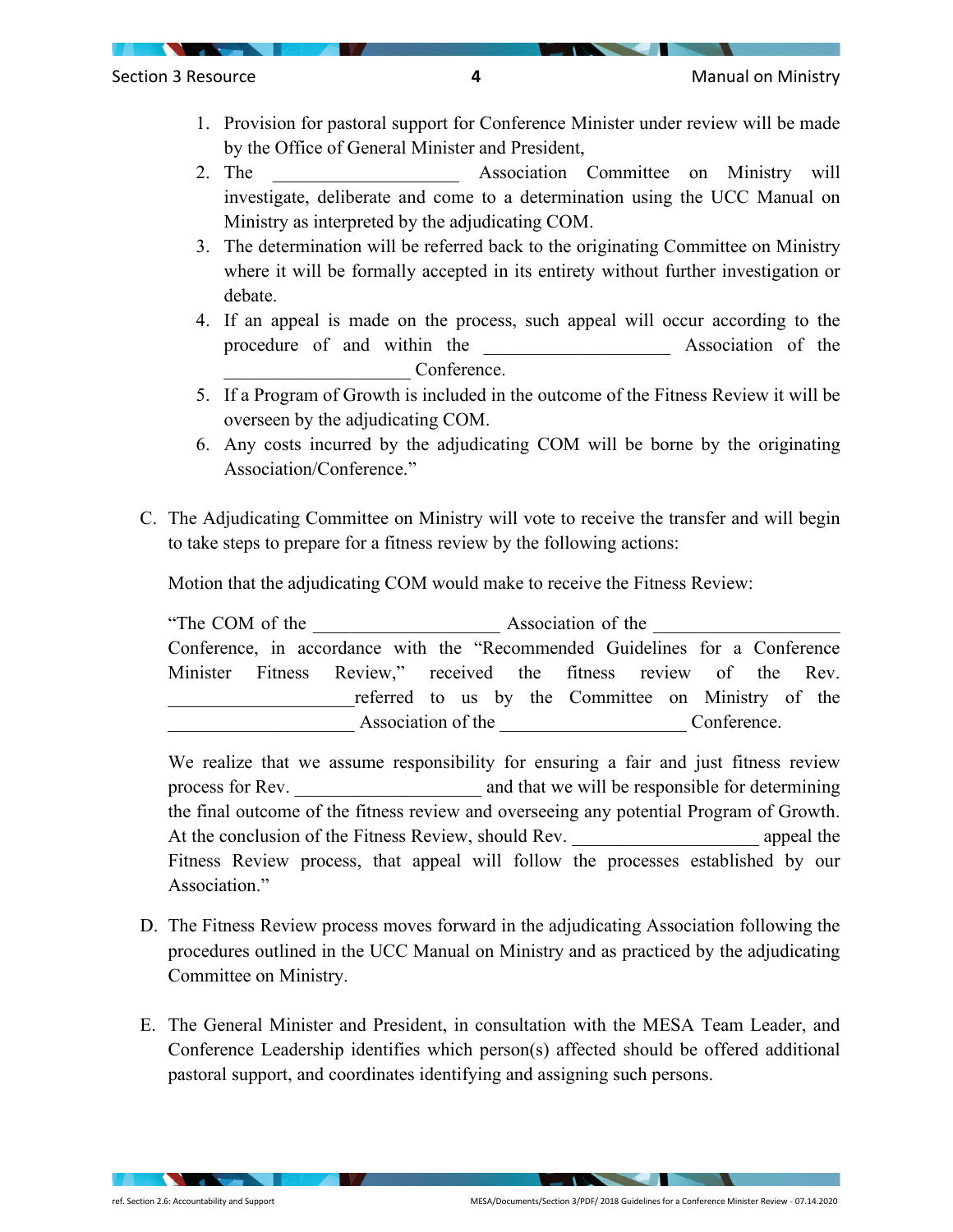- F. Once an outcome is determined by the adjudicating COM, the chair of the COM or Conference staff member reports the outcome to the originating COM, the GPM, the MESA Team Leader, the Conference Minister under Review, the person raising the concern, leadership of the Local Church where the Conference Minister holds membership and the Chair of the employing Conference's Board of Directors.
	- a. The General Minister and President and MESA Team Leader will assist the Conference leadership in developing a process for reporting the outcome to the pastors and churches of the Conference; and will be available to the board of directors as they deal with the personnel issues that emerge as a result of the outcome.
	- b. In order to continue to avoid conflict of interest, any growth plan required of the Conference Minister will be supervised by the adjudicating Committee (or a designated subcommittee) until such time as they are satisfied that the conditions have been met.
	- c. The decision of the Adjudicating Committee on Ministry is final, pending appeal, and may not be changed by the Committee on Ministry that holds the Conference Minister's standing. The originating COM must submit the updated Fitness Review reporting form to MESA as soon as they vote on receiving the adjudicating COM's outcome.

#### VI APPEAL PROCESS

The appeal process will be according to the accepted procedure of the Adjudicating Committee on Ministry. There is no appeal to the Committee on Ministry that holds the Conference Minister's standing.

#### VII LEGAL COUNSEL

Legal counsel has no role in the ecclesiastical process; however, all parties involved in a Conference Minister Fitness Review may wish to consult separate legal counsel at their own expense. There must be clarity and boundaries among those representing the legal interest of the Conference, of the Conference Minister and of the person(s) who raised the fitness concern(s). The Conference Minister whose fitness has been called into question does not participate in any decision regarding the selection of counsel for the Conference. The UCC General Counsel is available to consult for the interest of the Conference and Committee on Ministry.

#### VIII RECORD KEEPING

The MESA Team Leader shall maintain a confidential record of all decisions and actions related to this matter, including decisions and actions of the adjudicating Committee on Ministry and the Committee on Ministry of the Association that holds standing. The Association Committees on Ministry shall also maintain confidential records of all decisions and actions related to this matter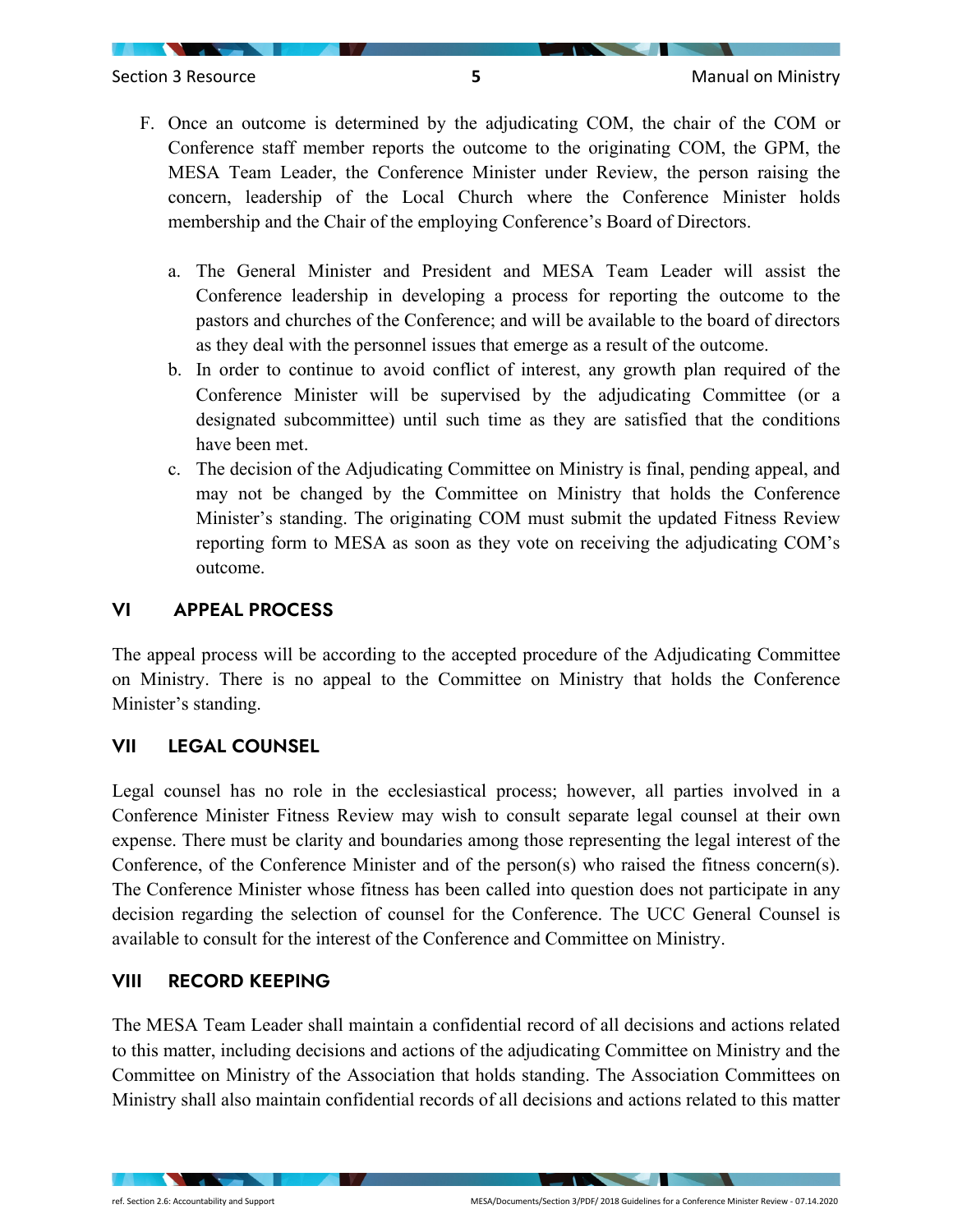in accordance with their regular practices and procedures. The Board of Directors shall maintain their own employment and personnel files.

#### IX REINSTATEMENT

If the Fitness Review results in the termination of Ordained Ministerial Standing, the Conference Minister may apply for reinstatement based on the guidelines described in the Manual on Ministry. The request should be directed to the Committee on Ministry where standing was last held, that COM may consult the adjudicating COM in the process of making their determination.

#### X INTERIM CONFERENCE MINISTERS

In the case of Interim Conference Ministers, the Guidelines would be followed if the Conference Minister's ecclesiastical standing is within the Conference where the interim serves. If the Interim Conference Minister's standing is held in another Conference, the fitness review should be the responsibility of that body.

# Recommended Guidelines for the Fitness Review of an Authorized Minister Serving as an Association Minister, Associate Conference Minister, Conference Program Staff or Other Conference Staff Position

When a concern is raised that calls into question the fitness for ministry of an authorized minister serving as a staff person in an Association or Conference of the United Church of Christ, the following pattern of follow-through and guidelines for dealing with the concern is recommended:

The concern comes to the attention of the Conference Minister. The Conference Minister initiates a consultation with the MESA Team Leader.

The MESA Team Leader and the Conference Minister will review together the boundary issues that will arise for the Conference Minister between the personnel/head of staff/supervisor roles and the role of staffing the standing/authorization/Committee on Ministry process. The GMP is informed as appropriate.

The Conference Minister needs to remain solely in the personnel/supervisor/head of staff role. The Conference Minister consults with MESA who will identify another COM to whom to transfer the adjudication or a staff person from another conference who will work with the originating Committee on Ministry on the review process if necessary.

The Conference Minister will take the concern to the Committee on Ministry in the Association where the staff person currently has his/her standing. The chairperson of the Committee on Ministry will present the concerns to the entire Committee without identifying factors and the Committee will respond to the question in the Manual on Ministry: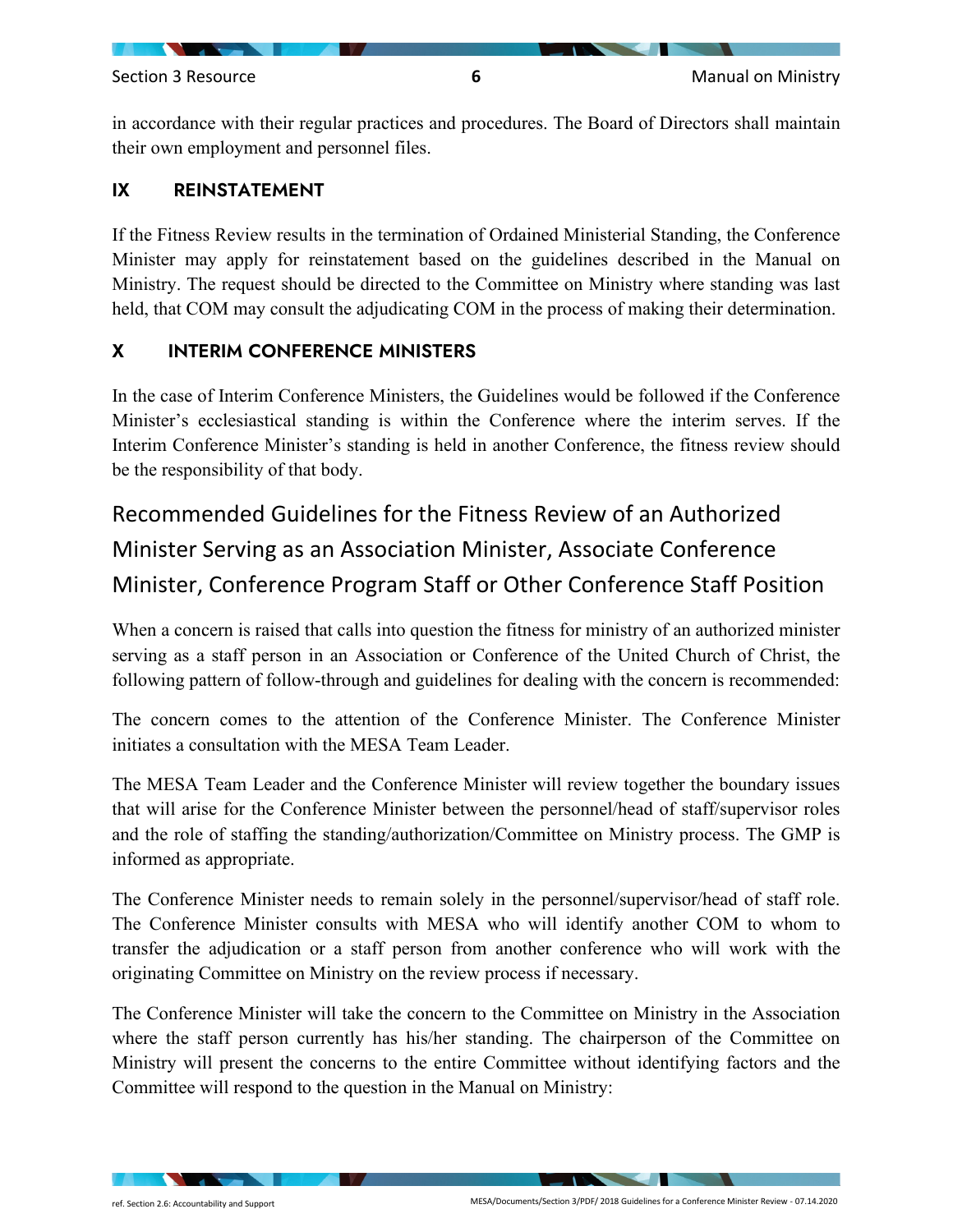*Does this information, if found to be true, call into question a person's fitness for ministry in and on behalf of the United Church of Christ?* 

If the answer is "no" then the committee is asked if a Situational Support Consultation or any other kind of recommended follow-up is needed and follow through as appropriate.

If the answer is "yes" then the name of the minister in question is revealed and the COM reviews its conflicts of interest policy to assess if transfer of adjudication is appropriate. If the Minister in Question staffs the originating COM, then a transfer of adjudication must take place.

The chair of the originating COM will notify the Conference Minister, the Minister in Question, the pastor of the Local Church of membership (if the staff member is also the Local Church Pastor, the chair of the governing body is informed) and the person raising the concern that a Fitness Review has been initiated. The Conference Minister of the originating Conference will ensure that the Fitness Review Reporting Form is submitted to MESA

These fitness review guidelines are not intended to interfere with the Conference's authority in taking any actions affecting the employment relationship between the Conference and the staff person whose fitness is in question.

The fitness for ministry review process as outlined in the UCC Manual on Ministry as interpreted by the adjudicating COM will be followed. Transfer of adjudication takes place by making the following motion:

"The Committee on the Ministry of the 2001 and 2008 Association of the Conference formally enters into a covenant with the Committee on Ministry of the the conference association of the conference conference and  $\lambda$  Conference and requests that the Committee on Ministry conduct a Fitness Review on our behalf. The review is to consider the fitness for ministry in and on behalf of the United Church of Christ of the Rev. \_\_\_\_\_\_\_\_\_\_\_\_\_\_\_\_\_\_\_\_ . By making this request, we expect that:

- 1. The **1. Association Committee on Ministry will investigate,** deliberate and come to a determination using the UCC Manual on Ministry as interpreted by the adjudicating COM.
- 2. The determination will be referred back to the originating Committee on Ministry where it will be formally accepted in its entirety without further investigation or debate.
- 3. If an appeal is made on the process, such appeal will occur according to the procedure of and within the and satisfaction of the and within the  $\lambda$ ssociation of the  $\lambda$ Conference.
- 4. If a Program of Growth is included in the outcome of the Fitness Review it will be overseen by the adjudicating COM.
- 5. Any costs incurred by the adjudicating COM will be borne by the originating Association/Conference."

**STATE OF STREET** 

**The Community of the Community**